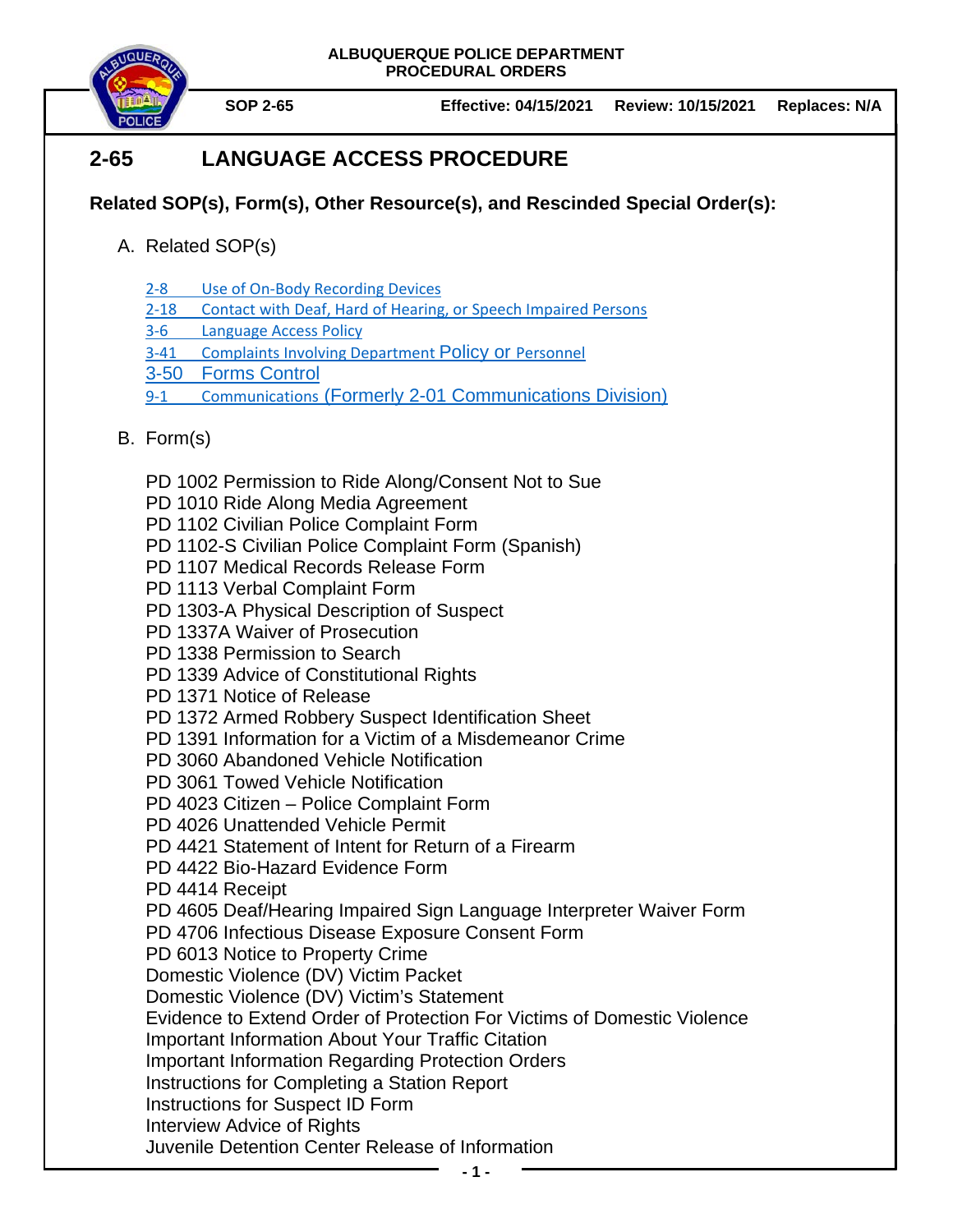

**SOP 2-65 Effective: 04/15/2021 Review: 10/15/2021 Replaces: N/A**

Law Enforcement Domestic Violence Questionnaire Notification for Victims of Property Crimes Notification for Victims of Violent Crimes Order of Protection Brochure Petition for Emergency Order of Protection Petition for Order of Protection Photo Identification Form Property Receipt Receipt for Item Given to Officer or Detective Receipt from Detective Signature Card Suspect Statement Vehicle Immobilization and Release Agreement

C. Other Resources

ROA 1994, §§ 9-4-1-1 to 9-4-1-14 Civilian Police Oversight Agency U.S. Department of Justice (DOJ) Guidance to Federal Financial Assistance Recipients Regarding Title VI Prohibition Against National Origin Discrimination Affecting LEP Persons

D. Rescinded Special Order(s)

SO 20-07 LanguageLine App and Dedicated Telephone Line

### **2-65-1 Purpose**

The purpose of this policy is to provide all Albuquerque Police Department (Department) personnel with procedures to provide Department services to people who are not proficient in speaking, understanding, reading, or writing English.

### **2-65-2 Policy**

It is the policy of the Department to take reasonable steps to provide meaningful access to all Department services to people who are not proficient in speaking, understanding, reading, or writing English, without causing an undue burden to the Department.

### **2-65-3 Definitions**

A. Limited English Proficient (LEP) Persons

LEP people are persons whose primary language is not English and who have a limited ability to speak, understand, read, or write English.

B. Bilingual

The ability to speak and/or write in both English and another language to communicate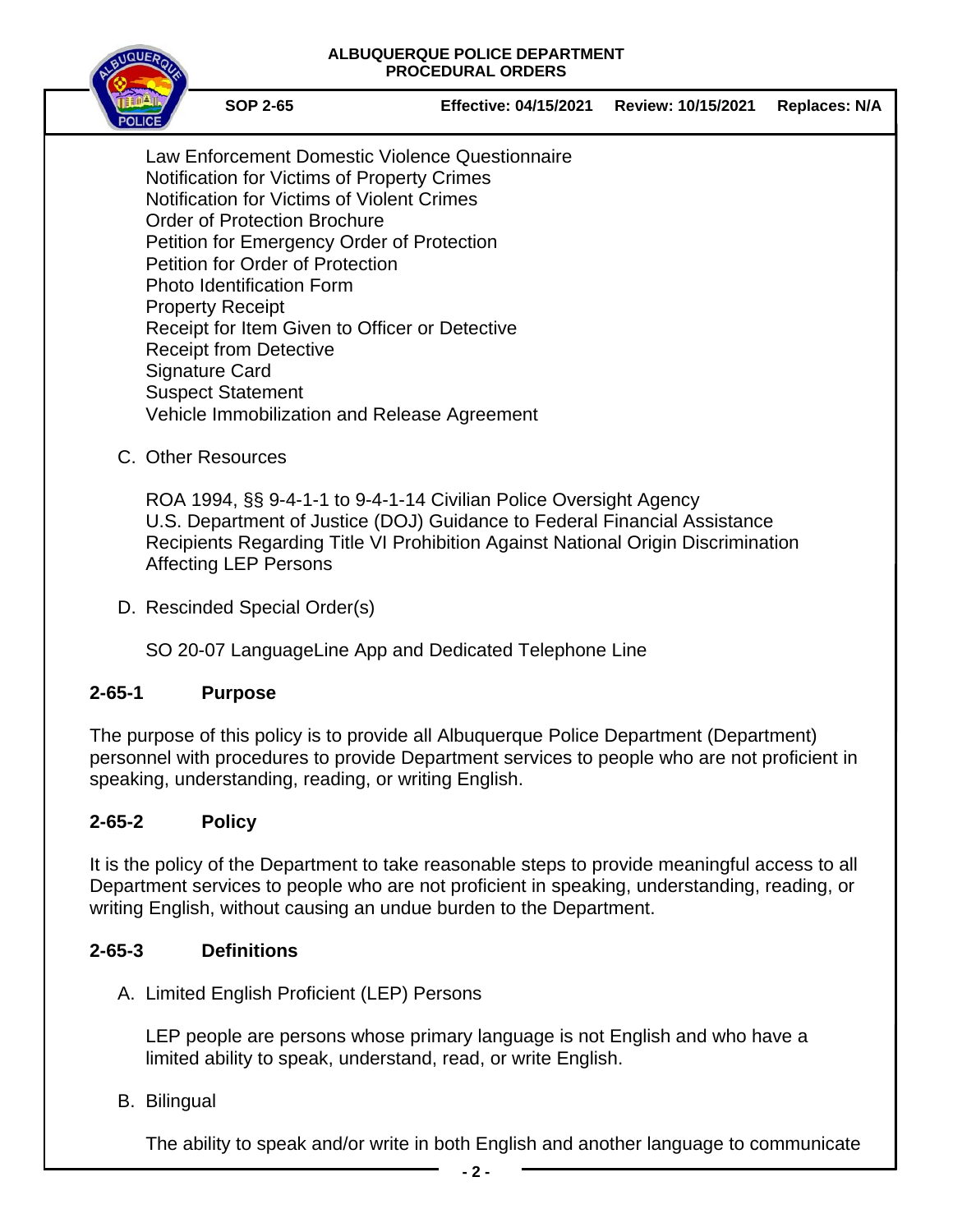

fluently, accurately, and directly.

C. Certified Bilingual Personnel

Department personnel who the City of Albuquerque Human Resources Department has certified as proficient in a language other than English.

D. Direct Communication

Communication in one language, other than English, between certified bilingual Department personnel and an LEP person.

E. Direct English Communication

Communication in English between Department personnel and a bilingual person.

F. Emergency Situations

A situation(s) requiring immediate action to prevent death, injury, serious damage to property, escape of an individual, or the destruction of evidence.

G. I-Speak Card

An electronic or physical card provided by the Department that allows an LEP person to identify that LEP person's primary language.

H. Interpretation

Listening to a communication in one language (likely an LEP person's primary language) and verbally changing it into another language (likely English), while keeping the same meaning.

I. Language Access Coordinator (LAC)

The Deputy Chief of the Management Services and Support Bureau, their designee, or as otherwise assigned by the Chief of Police. The LAC is the Department employee responsible for ensuring that the Department is taking reasonable steps to provide meaningful access to all Department services to LEP persons.

J. Language Access Implementation Committee (LAIC)

LAIC members shall be Department personnel, except as otherwise required, including bilingual personnel broadly representative of the experience of Department Units, Divisions, Commands, and Bureaus. The Committee shall include field sworn personnel who encounter LEP persons most frequently, along with at least one (1) Division Manager or Commander. Members shall be familiar with language access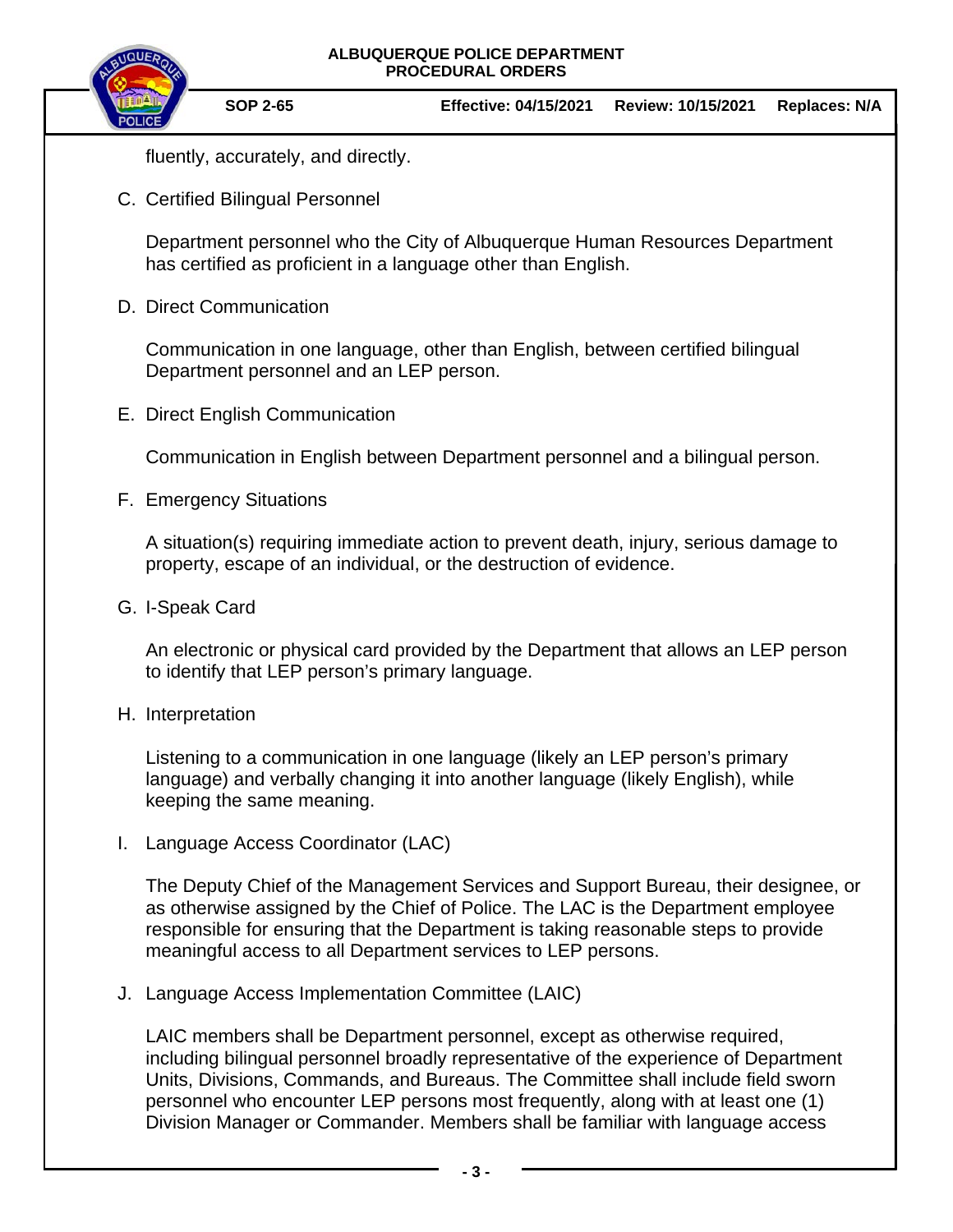

issues and are responsible for the implementation of all aspects of the Department's language access policies and procedures.

K. Non-Vital Document

A non-vital document provides information to the reader but has no important information about individual rights or Department services.

L. Primary Language

A person's first language or the language in which a person best communicates.

M. Safe Harbor Language

Primary language spoken by five percent (5%) or one-thousand (1,000) residents of the City population, whichever is less.

N. Translation

The conversion of written text from one language (likely an LEP person's primary language) into written text of another language (likely English), while keeping the same meaning.

O. Vital Document

A vital document provides important information about individual rights or Department services (e.g., waiver of rights or Civilian Police Complaint Form).

### **2-65-4 Interpretation Procedures**

- A. Types of Access
	- 1. LEP persons access Department services in many different ways. The following list represents some primary ways LEP persons access Department services, but it is not an all-inclusive list.
		- a. Direct contact with Department Emergency Communications Center (ECC) personnel;
		- b. Direct contact with Department personnel in the community; and
		- c. Direct contact with Department personnel through Department public counters and offices.
- B. Live Language Access Assistance
	- 1. The Department provides two (2) sources of live language access assistance that enables Department personnel to provide service to LEP persons: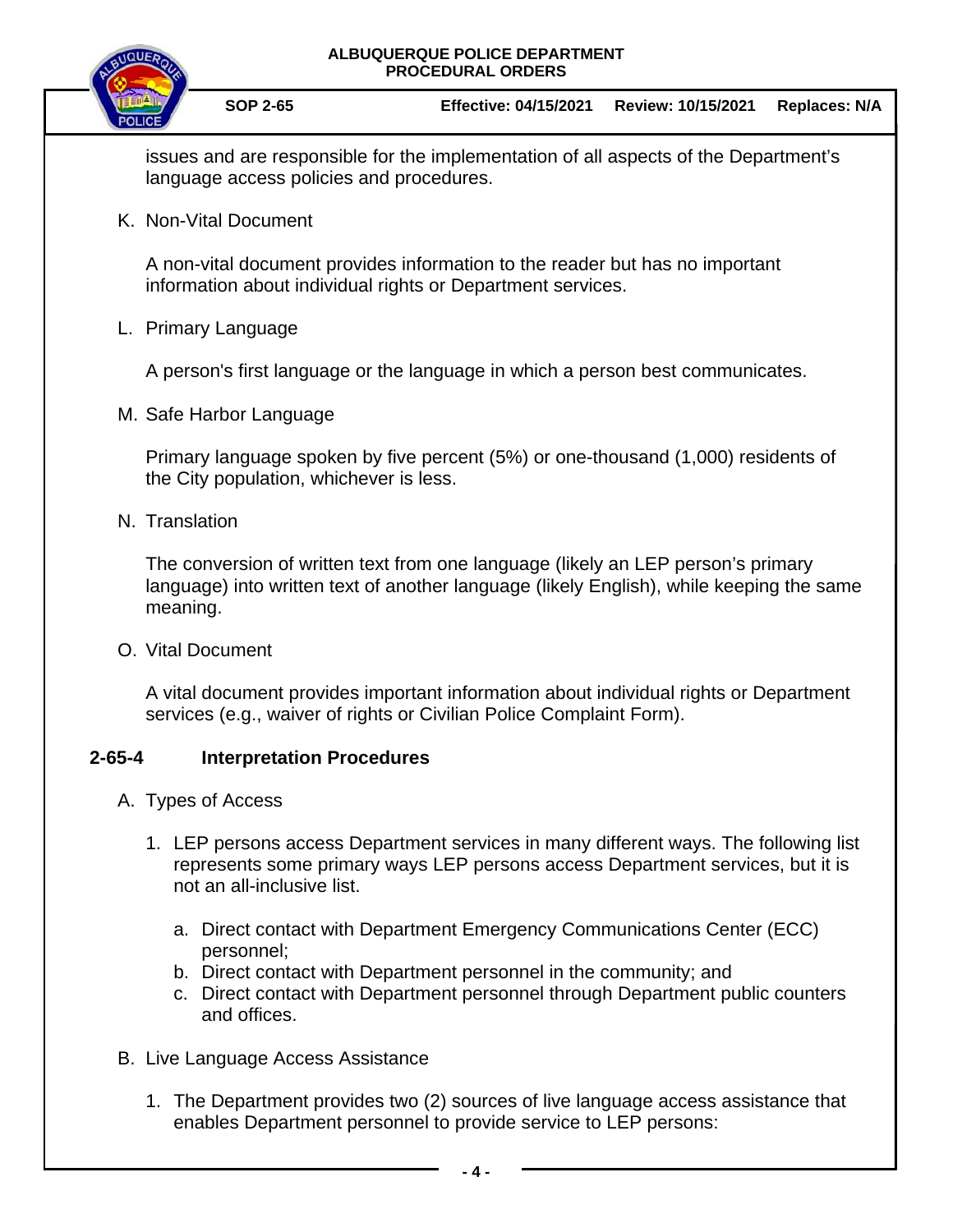

**6**

- **SOP 2-65 Effective: 04/15/2021 Review: 10/15/2021 Replaces: N/A**
- a. Qualified interpreter services, including the telephone application for field sworn personnel. The Department shall have qualified interpreter services available to LEP persons through telephonic service hotlines. The Department shall provide all Department personnel with the contact information for the telephonic services, as well as step-by-step instructions and training on use; and b. Certified bilingual personnel.
- C. Best Practice: Qualified Interpreter Services
	- 1. The best practice for providing quality service to LEP persons is through immediate, direct service by Department personnel, regardless of that person's language abilities, so long as the Department personnel uses Department-provided qualified interpreter services to communicate with the LEP person.

### a. **Dispatch and ECC**

- i. When an ECC Telecommunications Operator receives a call and determines that the caller is an LEP person, the ECC Telecommunications Operator shall try to determine the caller's primary language. If the caller's primary language is one for which ECC has certified bilingual operators on-duty and available, ECC personnel shall immediately transfer the caller to the certified ECC Telecommunications Operator.
- ii. If there are no certified ECC Telecommunications Operators available who speak the caller's primary language, the ECC operator shall immediately conference the call with the telephonic interpretation service. While conferencing the call among the ECC operator, the caller, and the telephonic interpretation service, the ECC operator may try to get some information about the location and nature of the call. If the caller's primary language is unknown, the telephonic interpretation service operator shall try to determine the caller's primary language and connect to the appropriate interpreter.
- iii. If connection with the telephonic interpretation service is delayed or the interview is not progressing quickly enough, the ECC Telecommunications Operator shall create a welfare check. If the caller disconnects, the ECC Telecommunications Operator shall call back with the telephonic interpretation service conferenced in as soon as possible.
- iv. Once a three-way call is established between the ECC Telecommunications Operator, the caller, and the interpreter, ECC Telecommunications Operators shall follow the Standard Operating Procedures (SOP) for all emergency and non-emergency calls.
- v. ECC Telecommunications Operators shall dispatch all calls based on the priority system.
- vi. ECC personnel shall document that the caller is an LEP person and their primary language in the Computer-Aided Dispatch (CAD) system so that this information shall be provided to responding Department personnel.
- b. **All Other Department Personnel – Telephonic Interpretation Service**
	- i. First, determine whether there is a Department certified interpreter already onsite and immediately available.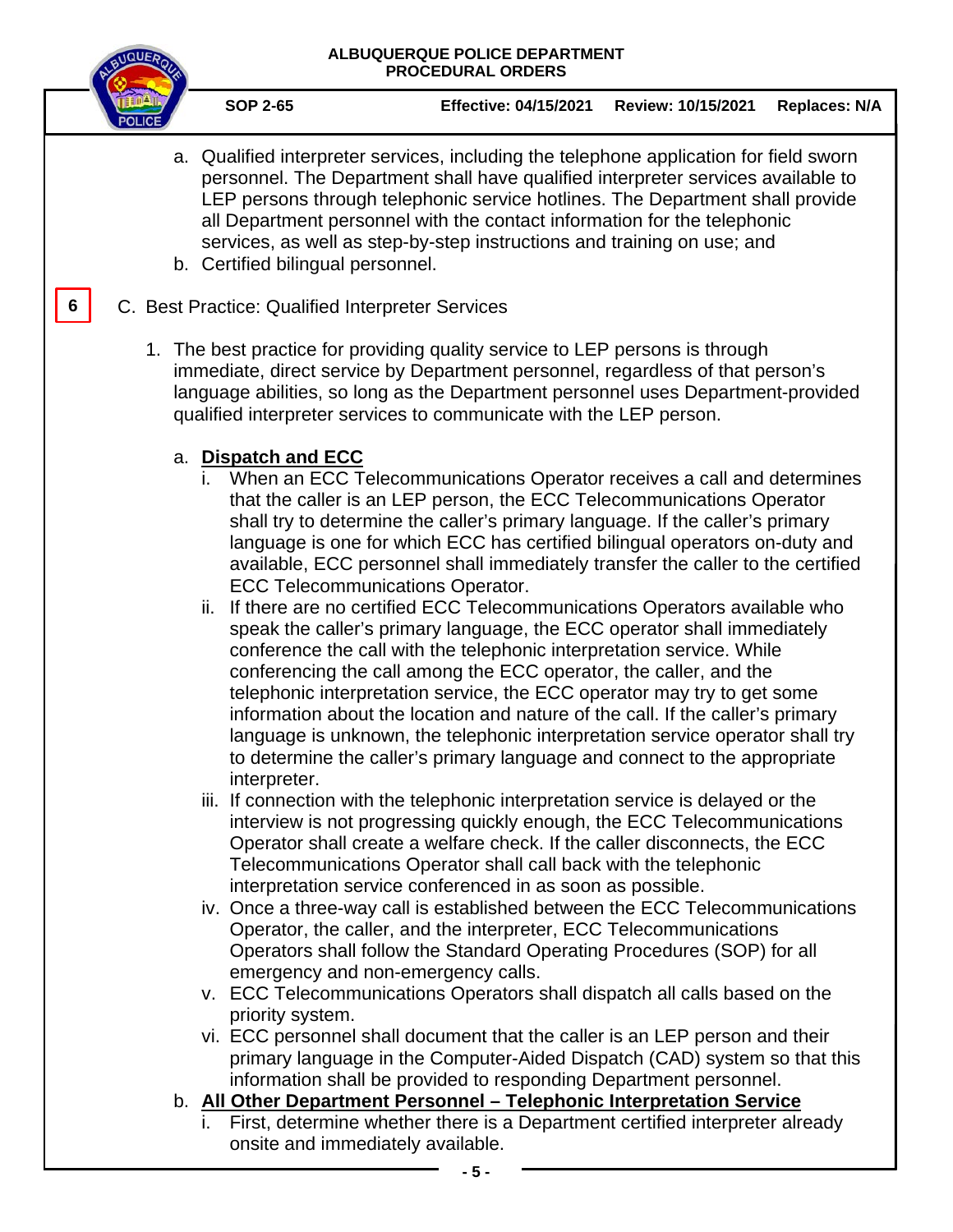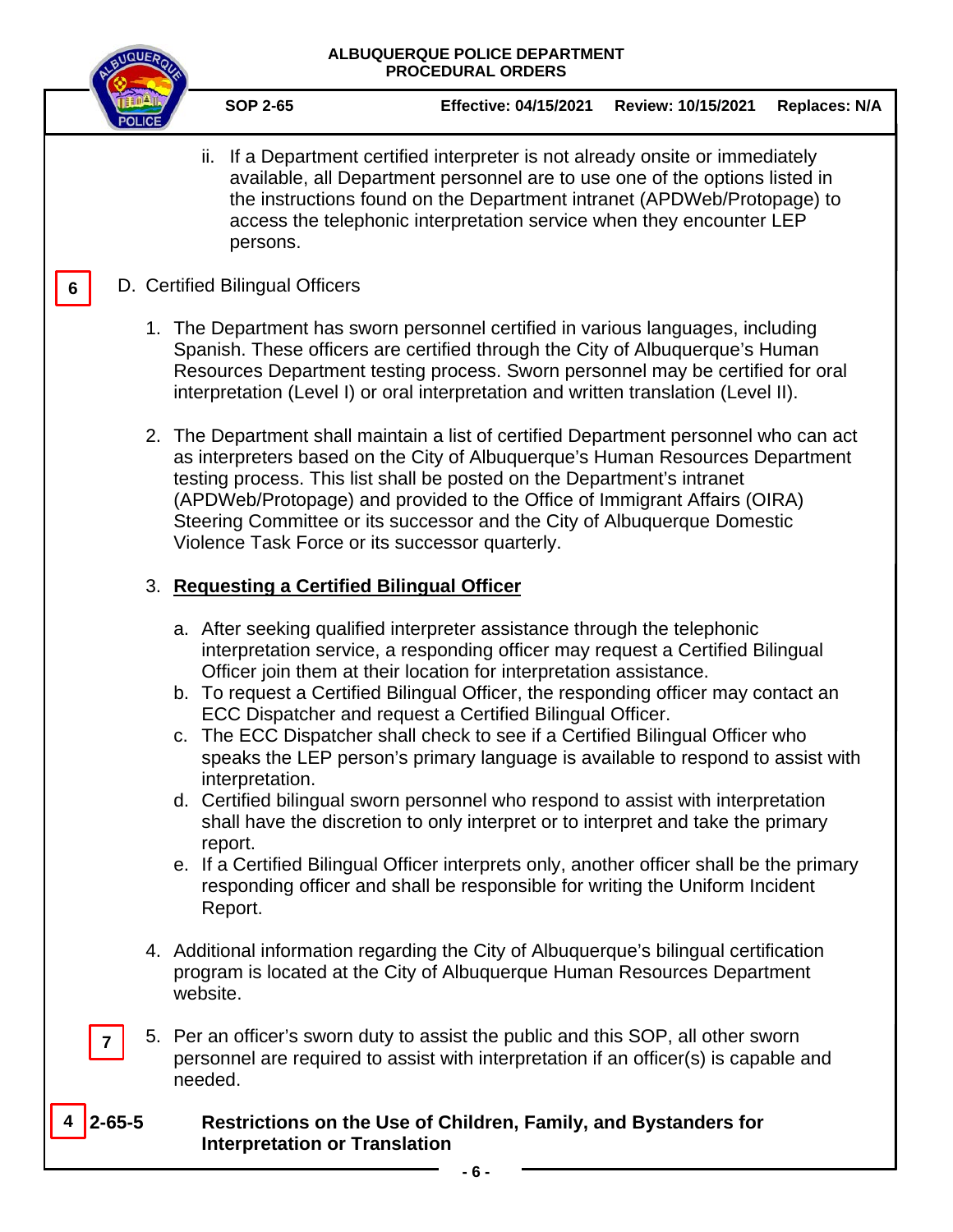

**7**

**6**

- **SOP 2-65 Effective: 04/15/2021 Review: 10/15/2021 Replaces: N/A**
- A. General Procedure
	- 1. Department personnel shall not use LEP victims to provide interpretation or translation assistance for individuals. Department personnel shall not use individuals to provide interpretation or translation assistance for LEP victims.
		- a. Consistent with this SOP, if an LEP victim demands that an individual act as their interpreter, or if an LEP individual demands that a victim act as their interpreter, Department personnel shall refuse the request and use Department provided interpretation.
	- 2. Department personnel shall always use the telephonic interpretation service or Certified Bilingual Officers instead of children, family members, friends, neighbors, or other bystanders to communicate with LEP persons.
		- 3. This SOP does not restrict Direct English Communication between Department personnel and people present at a scene or encountered in the community. Even in an Emergency Situation involving LEP persons, Department personnel may seek information from any English speaking child, family member, or bystander—so long as Department personnel are not seeking interpretation or translation assistance from the English speaking person.
	- a. Except in an Emergency Situation, if the English speaking person begins interpreting or translating for an LEP person(s), Department personnel shall instruct the English speaking person to stop. Department personnel shall explain to the English speaking person that Department personnel must use free, certified Department provided interpretation. **6**
- B. Emergency Situations, Reasonable Decisions Based on the Totality of the Circumstances, and the Most Reliable Temporary Interpreter
	- 1. Emergency situations occasionally may require deviation(s) from this SOP. Using the telephonic interpretation service in an Emergency Situation or when Department personnel must quickly secure a scene may create or worsen safety risks to the public and Department personnel.
		- a. Department personnel shall evaluate the totality of the circumstances to make a reasonable decision about whether there is an Emergency Situation. Examples of Emergency Situations include, but are not limited to:
			- i. Urgent need to obtain descriptive information on a dangerous, fleeing individual;
			- ii. Location of an injured person;
			- iii. Need to know whether an individual has a weapon;
			- iv. Hostage situation; or
			- v. Where life or serious bodily injury is an imminent risk.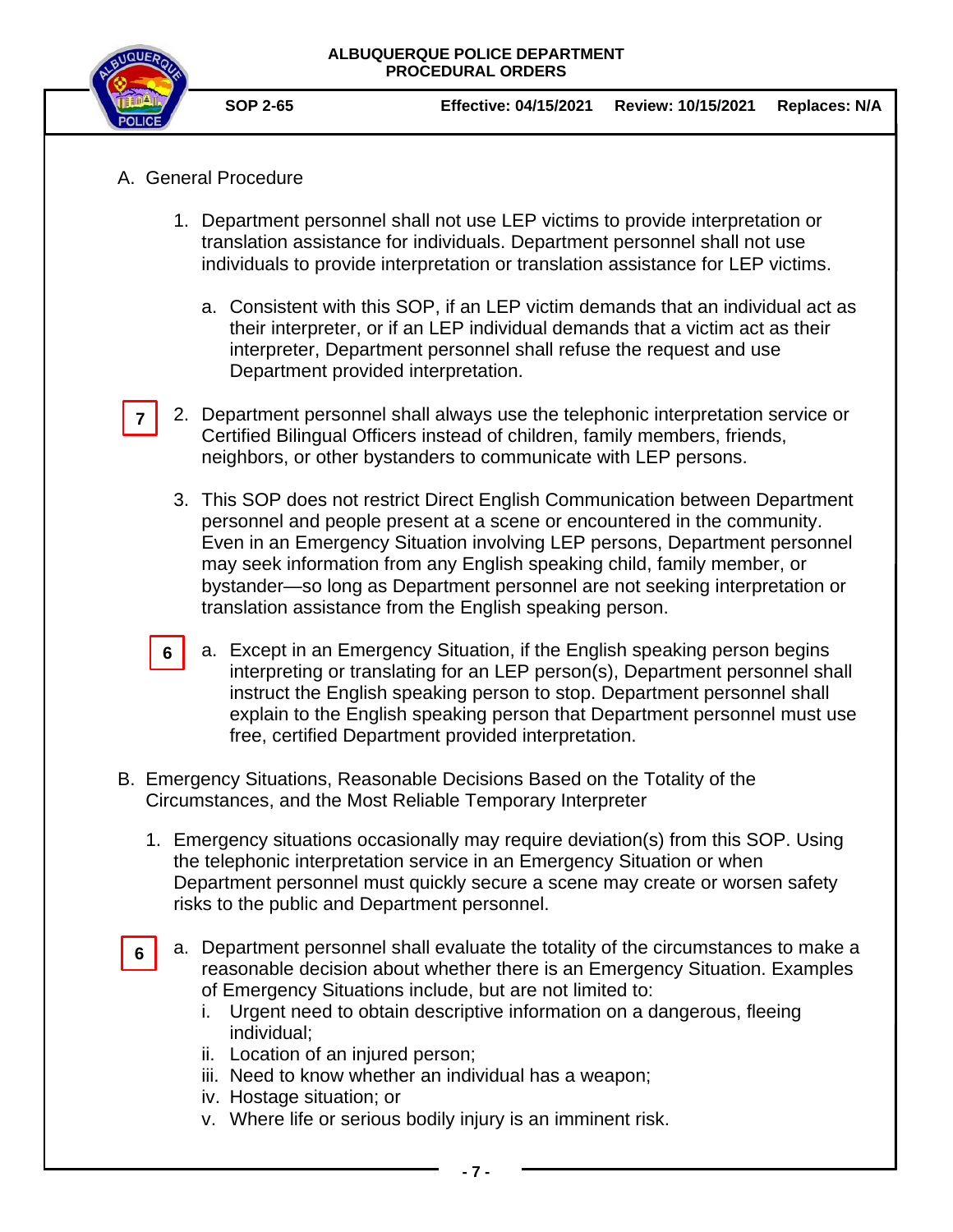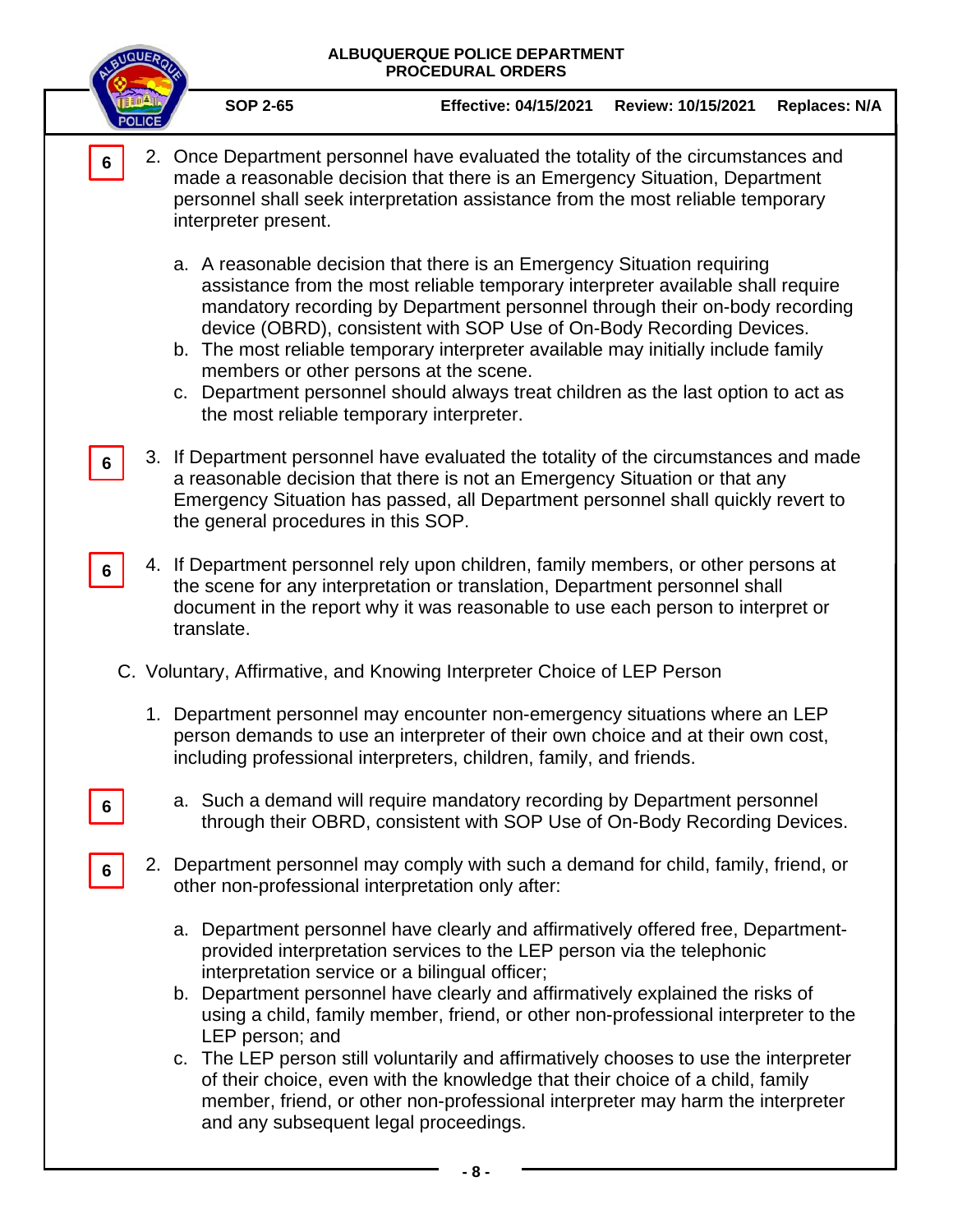

- c. Non-vital public information materials; and
- d. Signs.

B. Identification, Prioritization, and Translation of Vital Documents

- 1. The LAC shall be responsible for classifying all standard information provided to community members as vital or non-vital and determining translation prioritization and process. The LAC shall be responsible for having Vital Documents translated and ensuring the translated documents are forwarded to the Policy and Procedure Unit SOP Liaison, consistent with SOP Forms Control.
- 2. The SOP Liaison shall ensure the Vital Document is approved by the Policy and Procedures Review Board (PPRB) and shall publish the document in the Department's document management system and the Department's public-facing website, as appropriate, consistent with SOP Forms Control.
	- a. As needed, the LAC shall assess demographic data, review telephonic interpretation services utilization data, consult with the OIRA Steering Committee or its successor, consult with the City of Albuquerque Domestic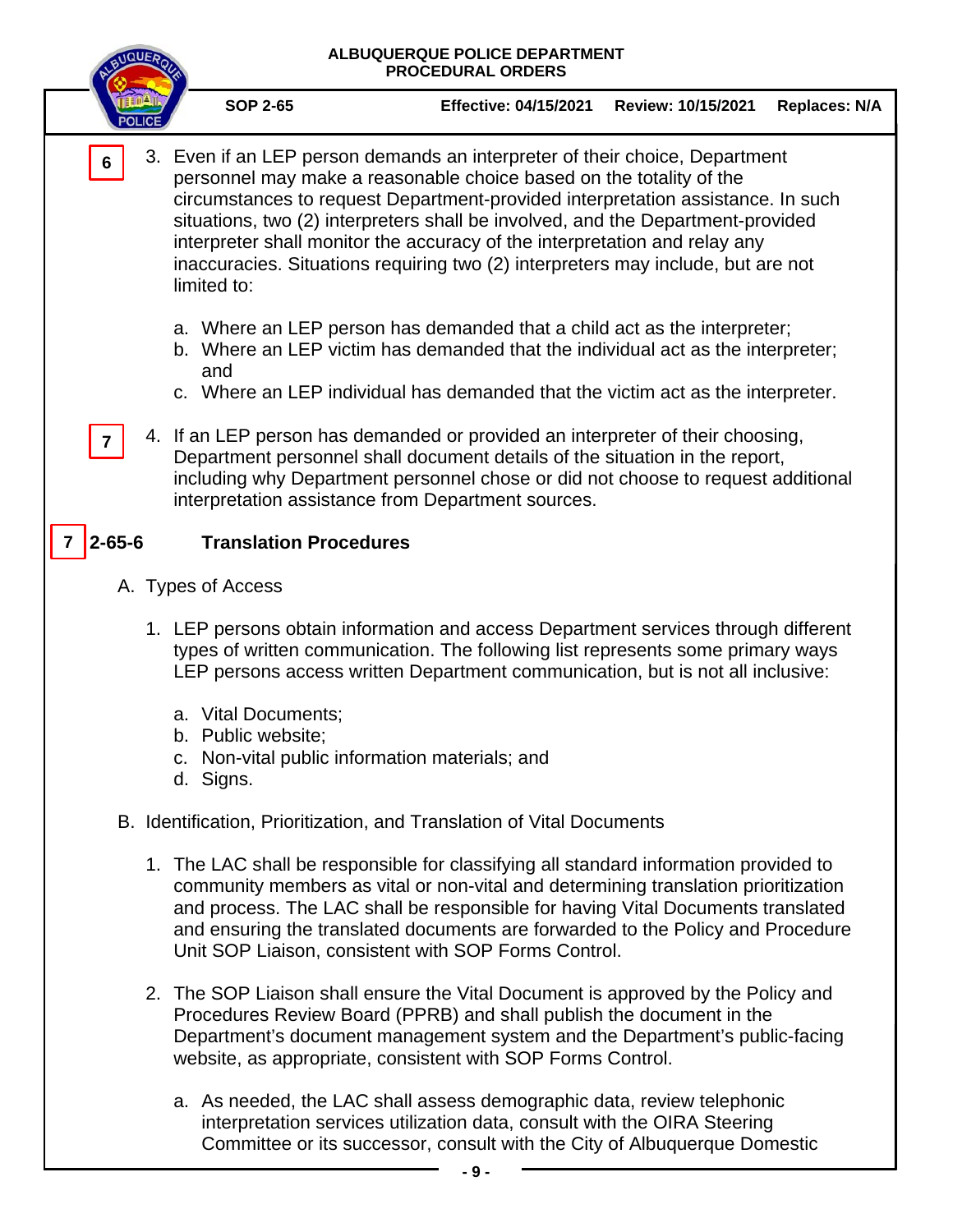

**SOP 2-65 Effective: 04/15/2021 Review: 10/15/2021 Replaces: N/A**

Violence Task Force or its successor, and use the U.S. Department of Justice (DOJ) Guidance to Federal Financial Assistance Recipients Regarding Title VI Prohibition Against National Origin Discrimination Affecting LEP Persons to form these decisions.

- 3. The Department shall make Vital Documents available in the Safe Harbor languages.
- 4. If Department personnel identify the need for a specific standard document to be translated, Department personnel shall send a memorandum through their chain of command to the LAC.
- C. Public Website
	- 1. The Department maintains a website for the public at<http://www.cabq.gov/police> where Vital Documents and information in the Safe Harbor languages will be provided. The Department will include information about access to vital documents in the Safe Harbor languages on the primary homepage. Each Safe Harbor language will link to translated Vital Documents and information in that language.
	- 2. Internally, the Department will post translated materials on the Department intranet (APDWeb/Protopage), divided by Safe Harbor or other language.
	- 3. To facilitate access to its programs and to improve administrative effectiveness, the Department may place selected non-vital public information materials on its website in the Safe Harbor languages.

#### D. Signs **7**

- 1. Written procedures for accessing the telephonic interpretation service shall be posted on the Department intranet (APDWeb/Protopage) and at every point of public contact (such as Area Commands, the Law Enforcement Center, and Substations). The Department shall distribute these written procedures to all Department personnel via the Department's document management system.
- 2. Large I-Speak signs shall be posted in the public lobbies of all Area Commands, Substations, and at the Law Enforcement Center to provide the public with notice of the availability of free language assistance.
- E. Translation of Other Documents
- 1. If any Department personnel (such as a detective) needs a letter, note, or other document translated for a particular case, they shall prepare a memorandum, which must be approved by a supervisor. If approved, the document to be translated shall be sent to the LAC. **7**
- **2-65-7 Criminal Interrogations and Witness Interviews 6**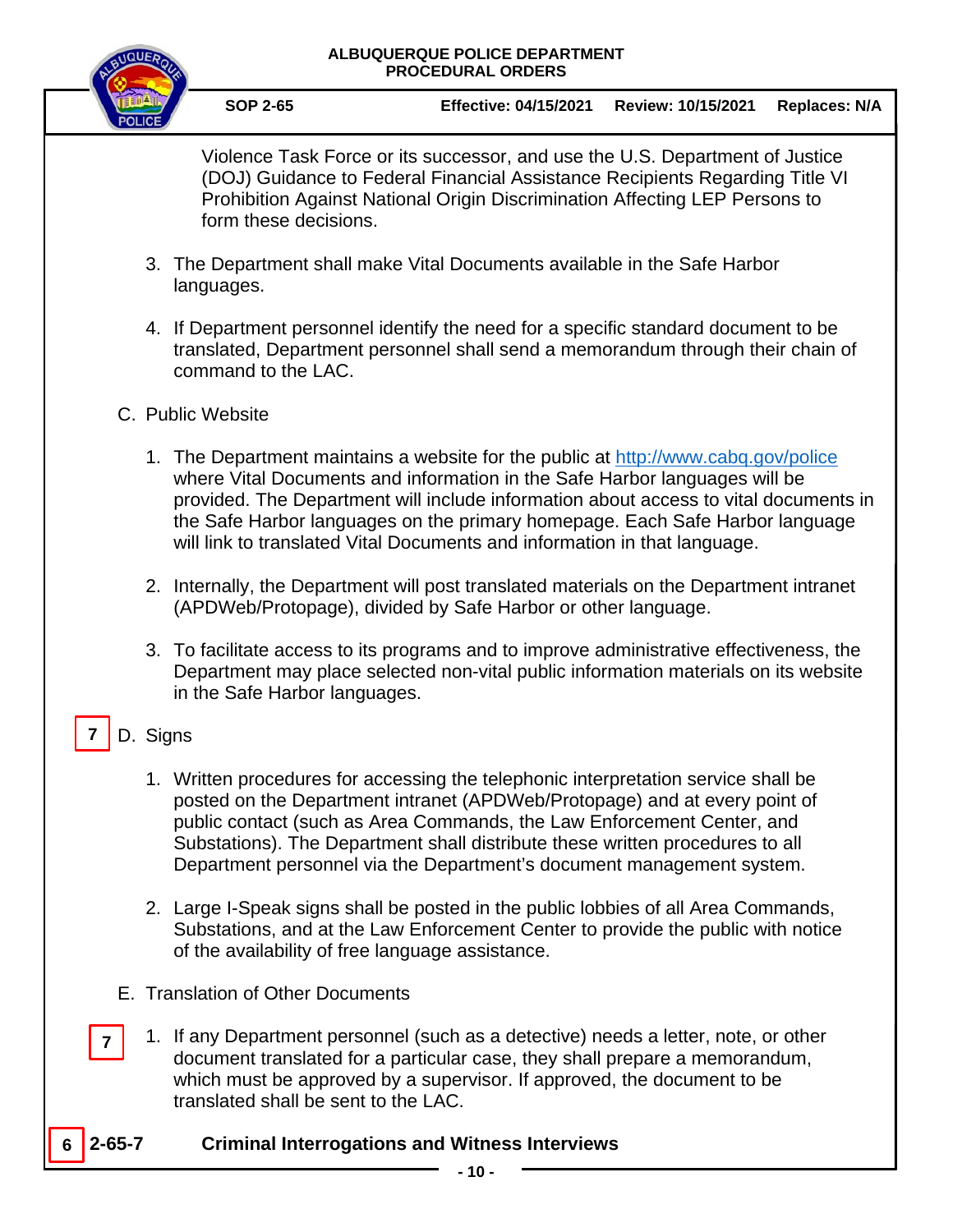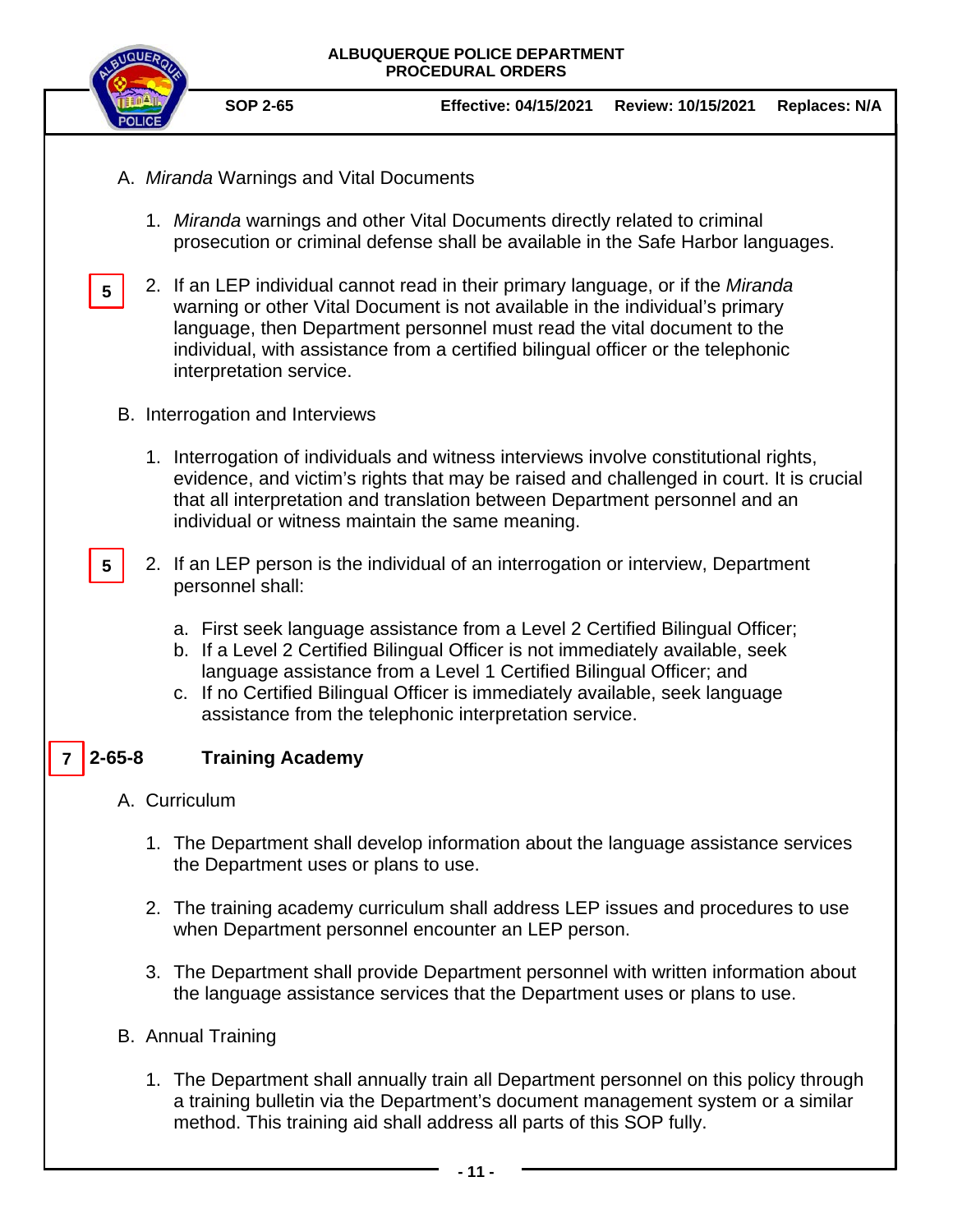

**5**

**6**

**6**

**7**

**SOP 2-65 Effective: 04/15/2021 Review: 10/15/2021 Replaces: N/A**

2. The Department shall annually make all Department personnel aware of the content of this SOP, SOP Language Access Policy, and other SOPs related to language access.

### **2-65-9 Complaint Procedure**

- A. Department
	- 1. General
		- a. Except to the extent language assistance is necessary, complaints made by LEP persons shall be treated no differently from any other complaint under SOP Complaints Involving Department Policy or Personnel.
		- b. Complaints forms are available in Spanish, Form Civilian Police Complaint Form (Spanish).
	- 2. Verbal Complaints
		- a. If an LEP person wants or needs to file a verbal complaint, including anonymously on their behalf or on behalf of another person, Department personnel shall provide language assistance through the telephonic interpretation service or bilingual Department personnel.
	- 3. Written Complaints
		- a. If an LEP person wants or needs to file a written complaint, including anonymously on their behalf or on behalf of another person, on a complaint form or through another writing, Department personnel shall provide language assistance through the telephonic interpretation service or a bilingual officer.
		- b. If the Department receives correspondence in a language other than English, Department personnel responsible for routing that correspondence shall forward it to the LAC.
	- 4. Internal Affairs
		- a. If a complaint falls under the jurisdiction of the Internal Affairs Professional Standards (IAPS) Division, the supervisor of the IAPS Division shall transmit a written notification to the complainant translated into the LEP complainant's primary language within ten (10) days.
		- b. No more than fourteen (14) days after the conclusion of the investigation and any disciplinary proceedings, the supervisor of the IAPS Division shall transmit a case closing letter translated into the LEP complainant's primary language setting forth the:
			- i. Investigation results; and
			- ii. Discipline (if any).
- B. Civilian Police Oversight Agency (CPOA)